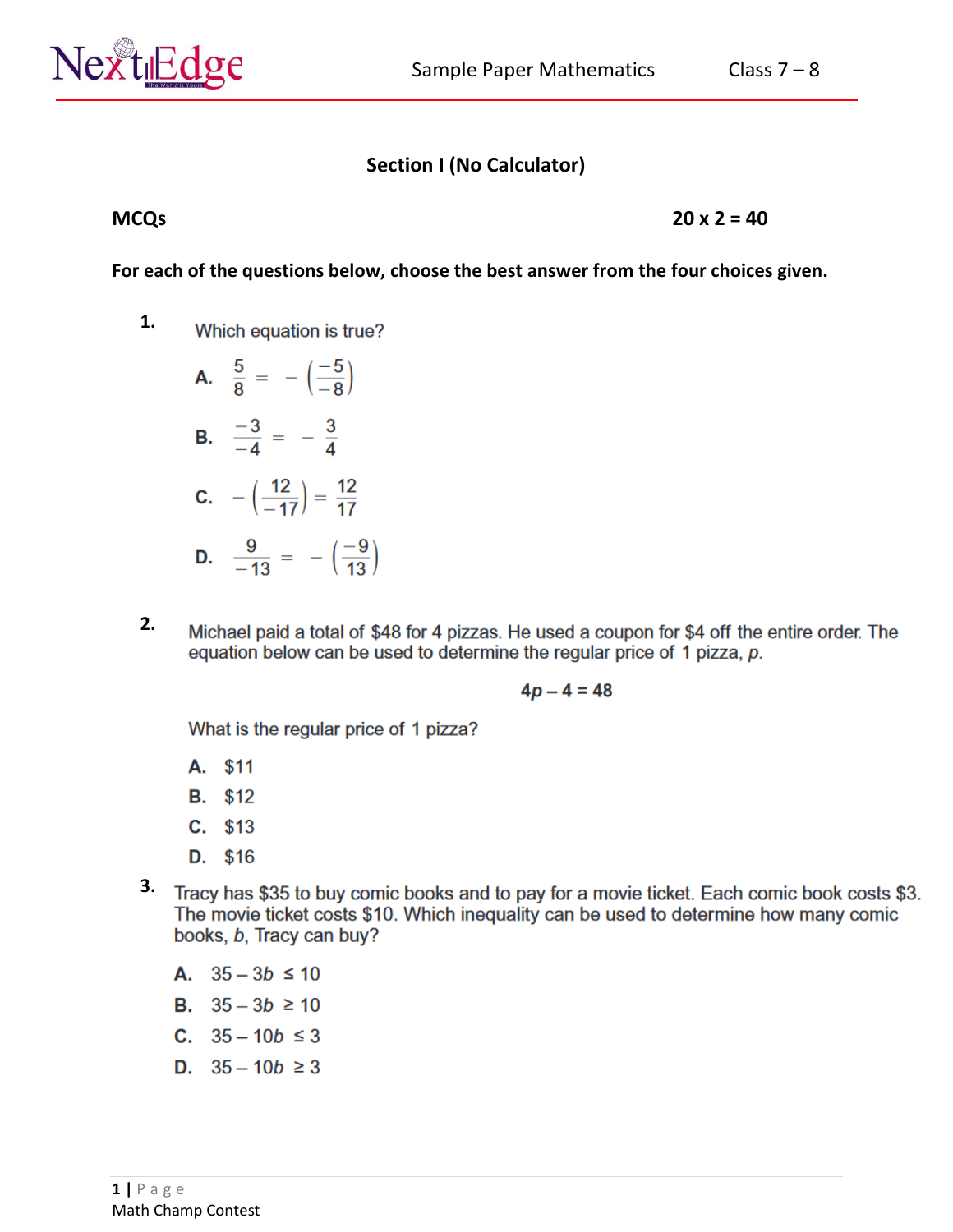

Class  $7 - 8$ 

Use the number line below to answer the question. 4.

Which number is 4 units from -1?

- $A. -3$
- $B. -4$
- $C. 3$
- D.  $\boldsymbol{4}$
- 5. Chico is saving for new shoes that cost \$87. He already has \$9 saved, and he will save the same amount each week. Chico wants to buy the shoes in 6 weeks. The inequality shown below can be used to determine x, the amounts that Chico can save each week and still buy the new shoes in 6 weeks.

 $9 + 6x \ge 87$ 

What is the least amount Chico can save each week and still buy the new shoes in 6 weeks?

- \$9 A. .
- **B.** \$13
- $C.$  \$15
- D. \$16
- 6. Use the equation below to answer the question.

$$
\left(-\frac{1}{3}\right) \div 27 = x
$$

Which equation could be solved to also find x?

- A.  $-27 \times 3 = x$
- **B.**  $-27 \div 3 = x$
- **C.**  $-1 \div (27 \div 3) = x$
- **D.**  $-1 \div (27 \times 3) = x$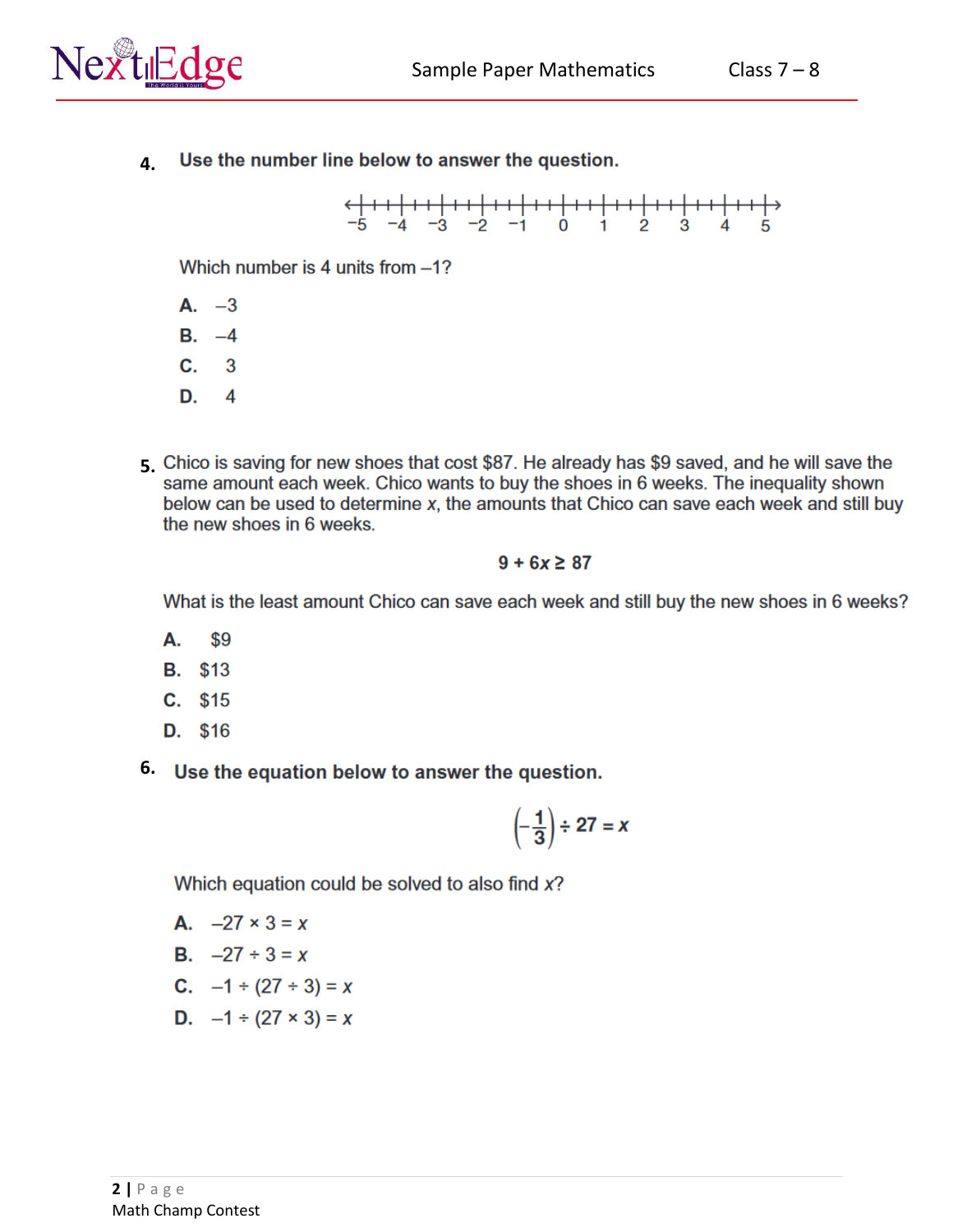

**7.** Divide.



- In Ms. Morales's class, the ratio of boys to girls is 3:7. The class sizes at Ms. Morales's school **8.** range from 22 to 34 students per class. What is the total number of students in Ms. Morales's class?
	- A. 21 students
	- **B.** 24 students
	- C. 28 students
	- D. 30 students
- **9.**

Use the set of numbers below to answer the question.

| 20<br>n. | 30 | 7۰ | 20. |
|----------|----|----|-----|
|----------|----|----|-----|

What is the median of the list of numbers?

- A. 30
- **B.** 20
- $C. 25$
- D. 26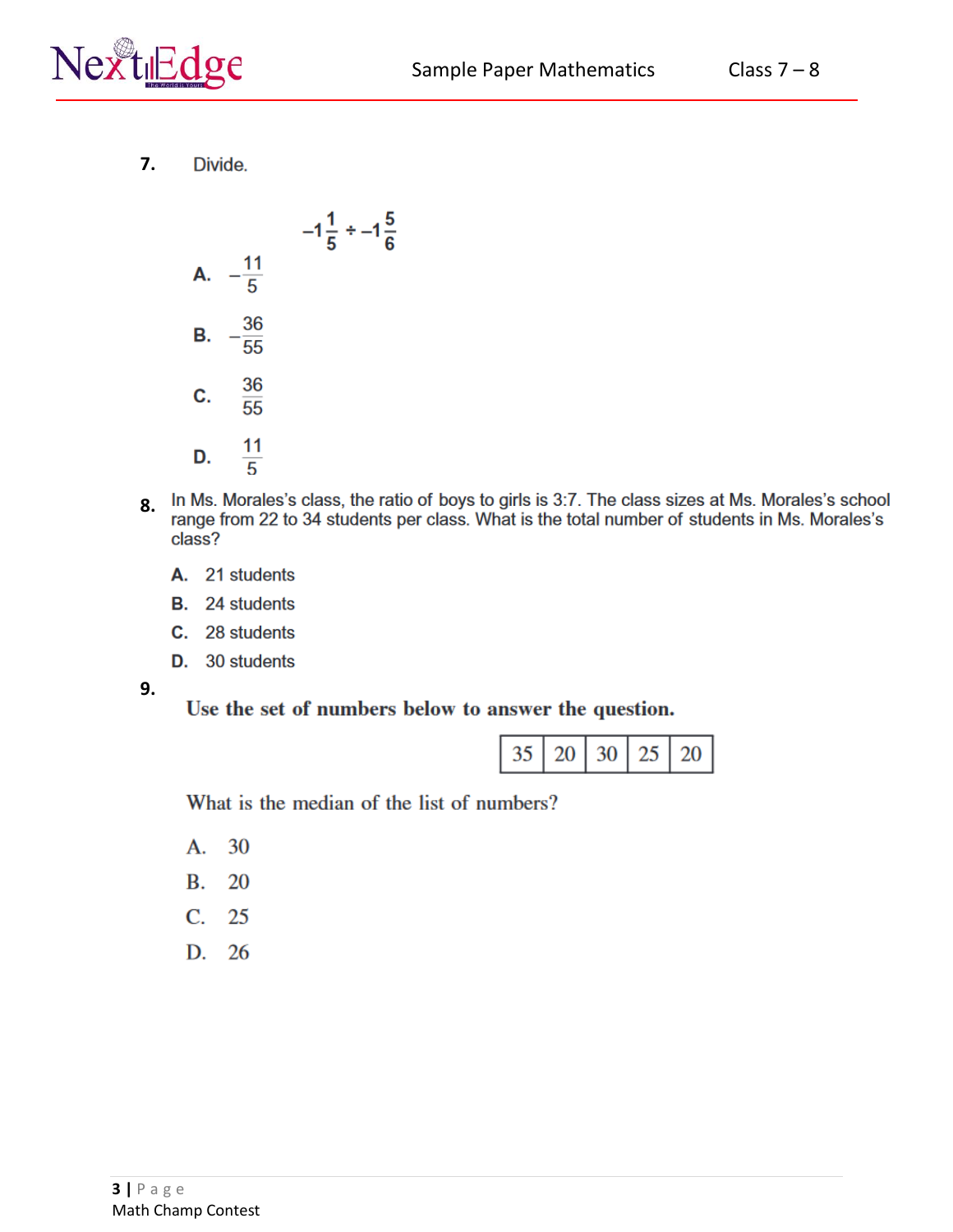



 $10.$ Which graph shows the ordered pair  $(-2, 3)$  plotted correctly?

An item was on sale for \$60, but John did not have enough money to buy it. The 11. shop assistant said he could reduce the price by 10%

How much was the shop assistant going to reduce the price by?

- A.  $$54$
- $B. \$10$
- $C.$  \$50
- $D.$ \$6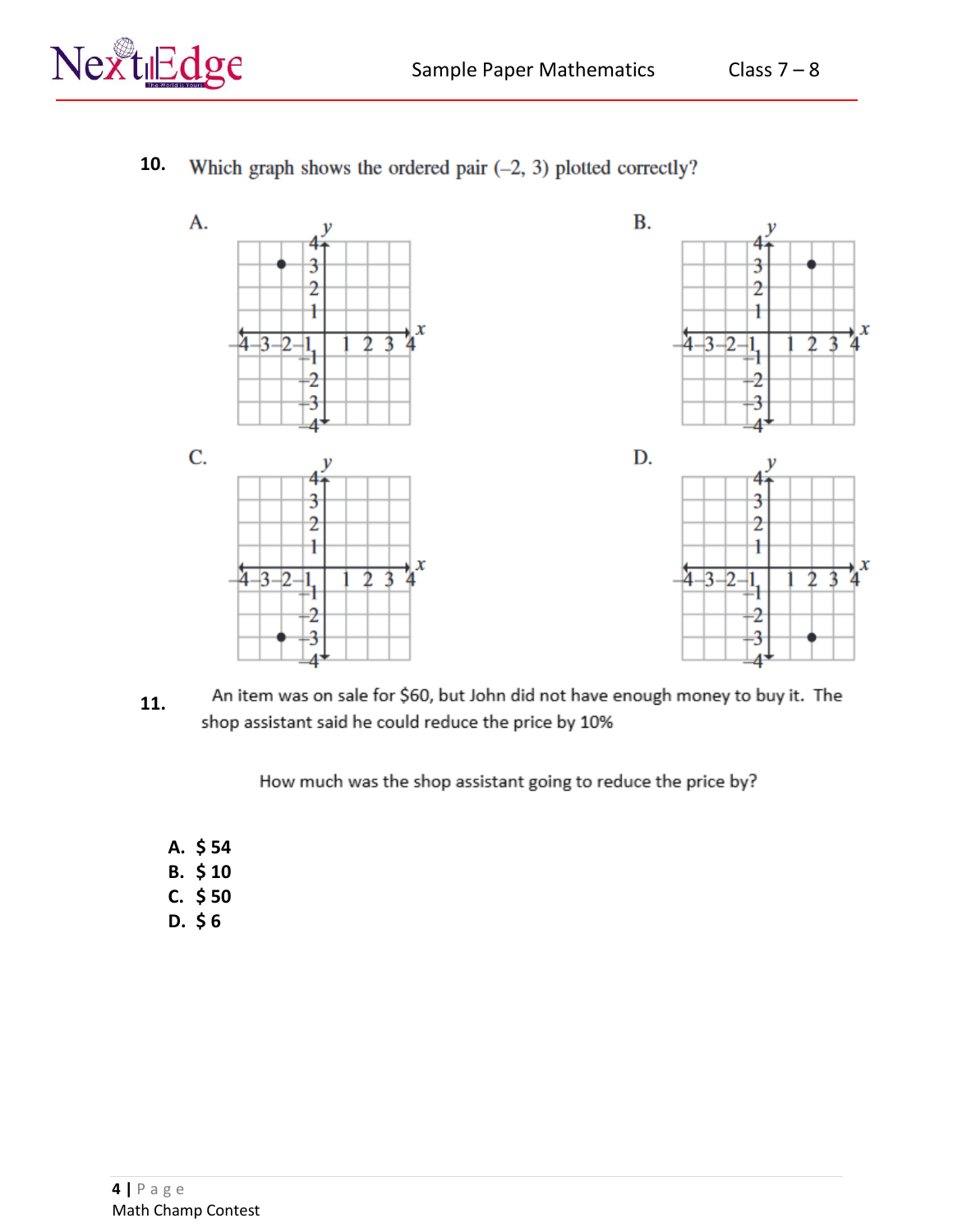

#### **12.** Use the coordinate grid below to answer the question.



What is the circumference of the circle?

- A. 12.56 units
- **B.**  $25.12$  units
- C. 50.24 units
- D. 251.2 units
- What is the value of  $2x + 2x$ **13.** when:

 $x = 3$ 

- **A. 6**
- **B. 4x**
- **C. 6x**
- **D. 12**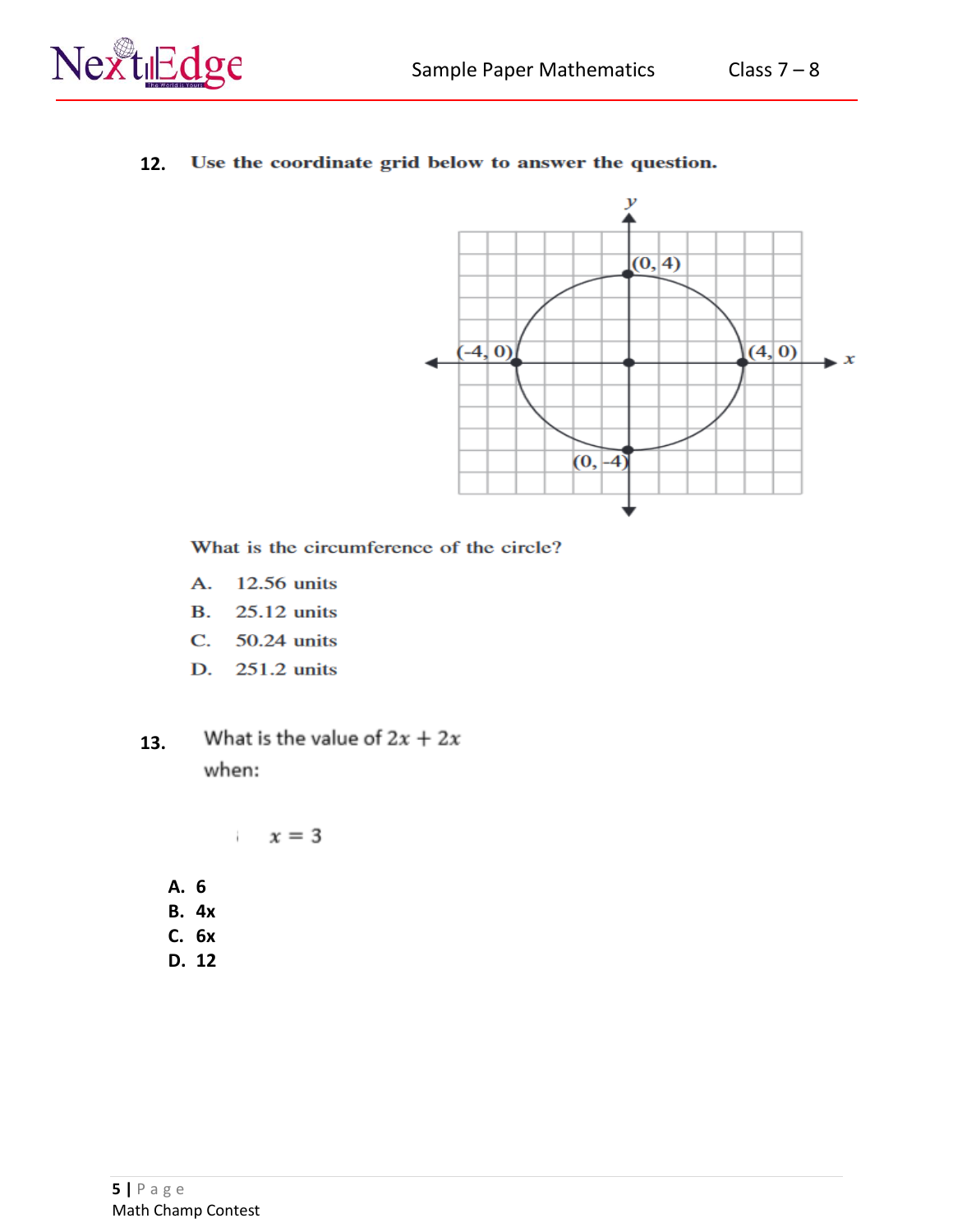

- **14. The expression x+x+x+x is equivalent to**
- **A. 4X**
- **B. X4**
- **C. X 4**
- **D. X<sup>4</sup>**
- **15.The expression 5g is equivalent to**
- **A. 2g + 3g**
- **B. g+g+g+g+g**
- **C. 2g x 3g**
- **D. None of these**
- **16.** Ten bins hold a total of  $x$  apples. If each bin holds the same number of apples, what is the expression that could be used to calculate the number of apples in each bin?
- **A. X 10**
- **B. 10X**
- **C. 10x – 10**
- **D. X / 10**
- **17.** A car salesman gets paid a certain amount per day plus another amount per sale (commission). The table below shows how much he earns in a day, for each number of sales

| Number<br>of cars<br>sold |     |     |     |     |     | P   |     | 8   |
|---------------------------|-----|-----|-----|-----|-----|-----|-----|-----|
| Total<br>pay              | 150 | 200 | 250 | 300 | 350 | 400 | 450 | 500 |

How much does he get paid even if he doesn't manage to sell a car?

- **A. \$ 0**
- **B. \$ 150**
- **C. \$ 100**
- **D. \$ 500**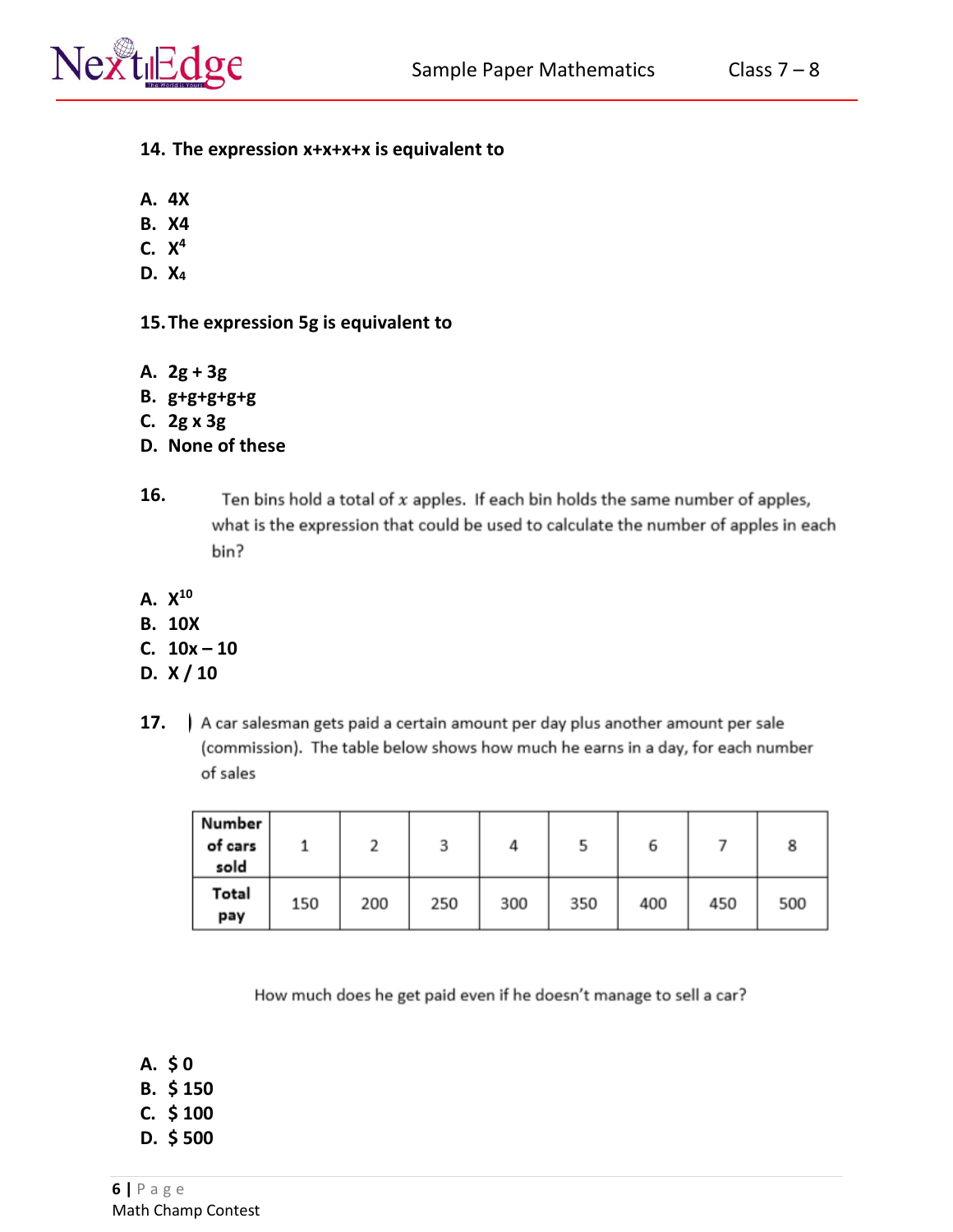

- 18. A car park is currently holding half its maximum capacity plus 6. If its maximum capacity is 100, how many cars are currently in the car park?
- **A. 56**
- **B. 53**
- **C. 94**
- **D. 103**
- 19. Middle-school students sold cookies in packages of 12. On the first day, they sold x packages. On the second day, they sold twice as many packages as on the first day. Which expression shows the number of cookies they sold on the second day?
	- A.  $12(2x)$
	- B.  $12(x + 2)$
	- C.  $12(x 2)$
	- D.  $\frac{12x}{2}$

#### Use the expression below to answer the question.

**20.**

Which set of steps correctly solves the expression?

| A. $-\frac{6}{15} + \frac{10}{22}$              | <b>C.</b> $-\frac{6}{15} + \frac{10}{22}$    |
|-------------------------------------------------|----------------------------------------------|
| $\frac{6}{15}$ - $\frac{10}{22}$                | $\frac{10}{22} - \frac{6}{15}$               |
| $rac{2}{5} - \frac{5}{11}$                      | $\frac{5}{11} - \frac{2}{5}$                 |
| $\frac{22}{55} - \frac{25}{55} = -\frac{3}{55}$ | $\frac{5}{11} - \frac{2}{5} = -\frac{2}{11}$ |

| <b>B.</b> $-\frac{6}{15} + \frac{10}{22}$   | <b>D.</b> $-\frac{6}{15} + \frac{10}{22}$      |
|---------------------------------------------|------------------------------------------------|
| $\frac{6}{15} - \frac{10}{22}$              | $\frac{10}{22} - \frac{6}{15}$                 |
| $rac{2}{5} - \frac{5}{11}$                  | $\frac{5}{11} - \frac{2}{5}$                   |
| $\frac{2}{5} - \frac{5}{11} = \frac{2}{11}$ | $\frac{25}{55} - \frac{22}{55} = \frac{3}{55}$ |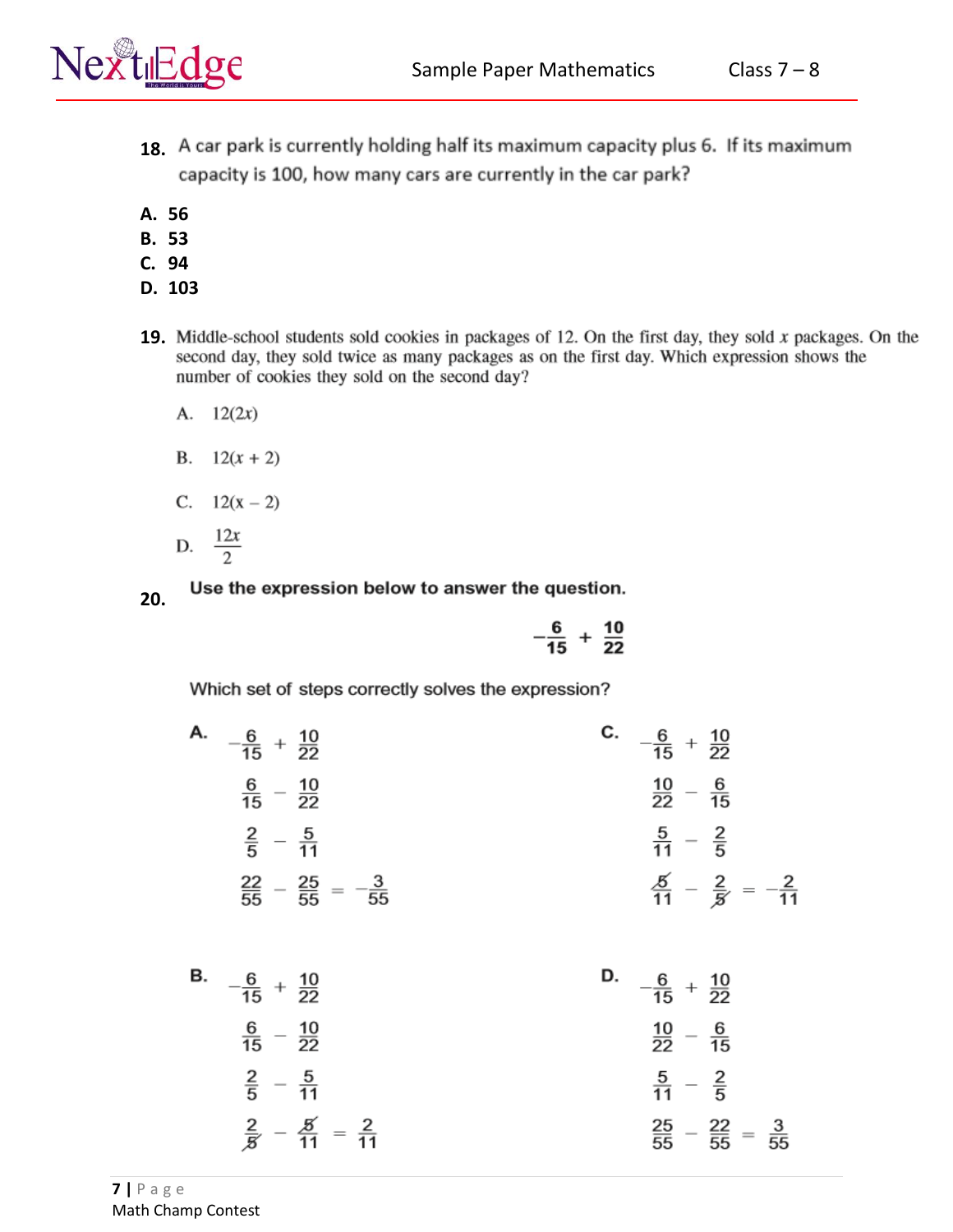



Class  $7 - 8$ 

# **Section II**

| Attempt the following questions. All questions carry equal marks. | $10 \times 2 = 20$ |
|-------------------------------------------------------------------|--------------------|
|                                                                   |                    |

- 1. Calculate  $29 + (-9) + 10$
- 2. Ben splits his pocket money up
	- 25% goes to entertainment
	- 20% goes to bus fare
	- 15% goes to food & drinks ٠
	- He saves the rest

What percentage of his pocket money does he save?

3. A recipe to make 20 cup cakes calls for 250 g of sugar and 4 eggs. If you wanted to make 40 cup cakes how much sugar and how many eggs should you use?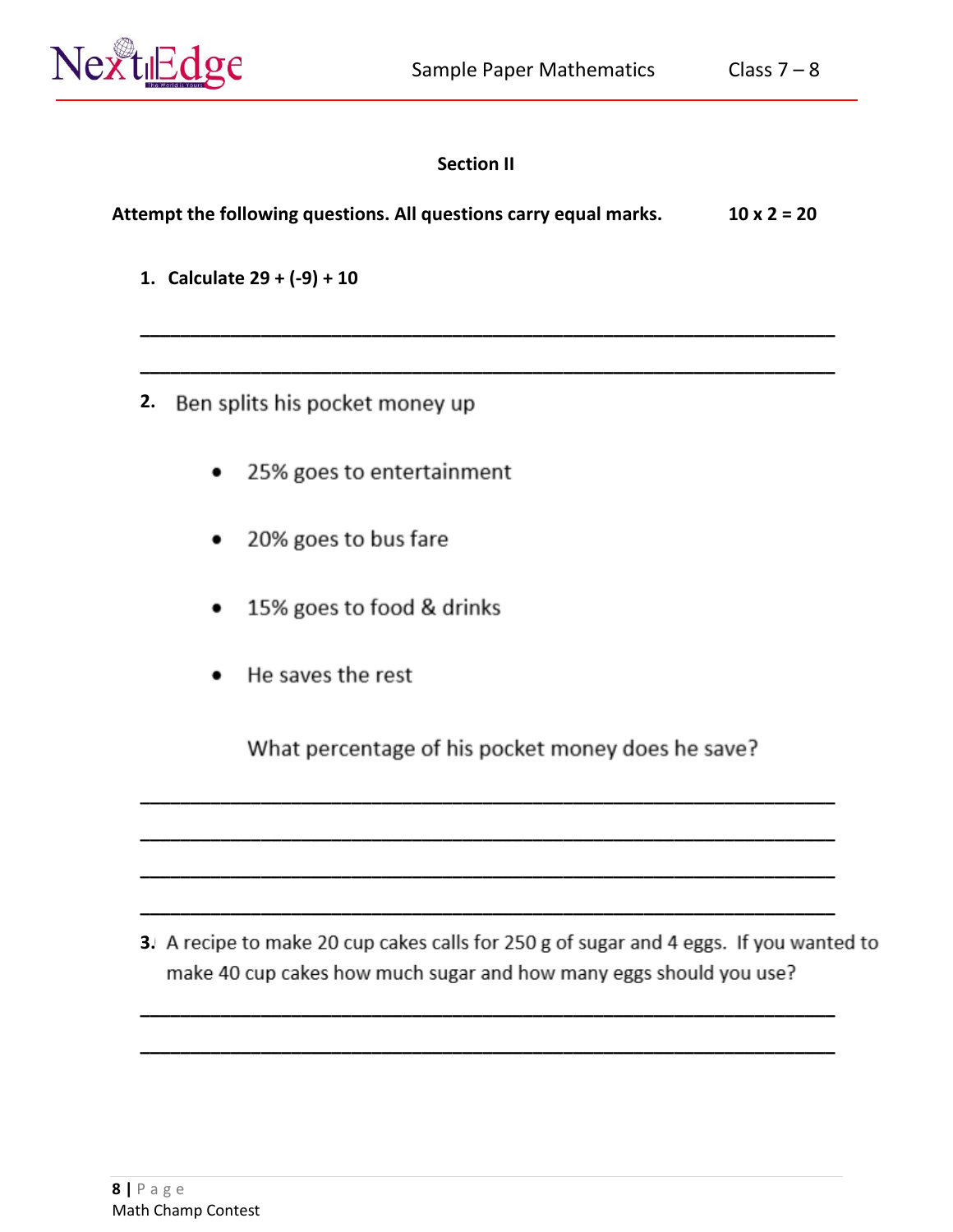

### 4. Complete the table

#### 5. Calculate

 $\frac{3}{4} \times \frac{1}{9}$ 

- 6. Convert the following fraction to decimal
	- $\frac{1}{5}$
- 7. Simplify the expression

 $P + P + P + 8P + 3P$ 

8. Which expression below is for an area of a rectangle? Which one is for a perimeter?

 $4a + 4b$ 

 $2a \cdot 2b$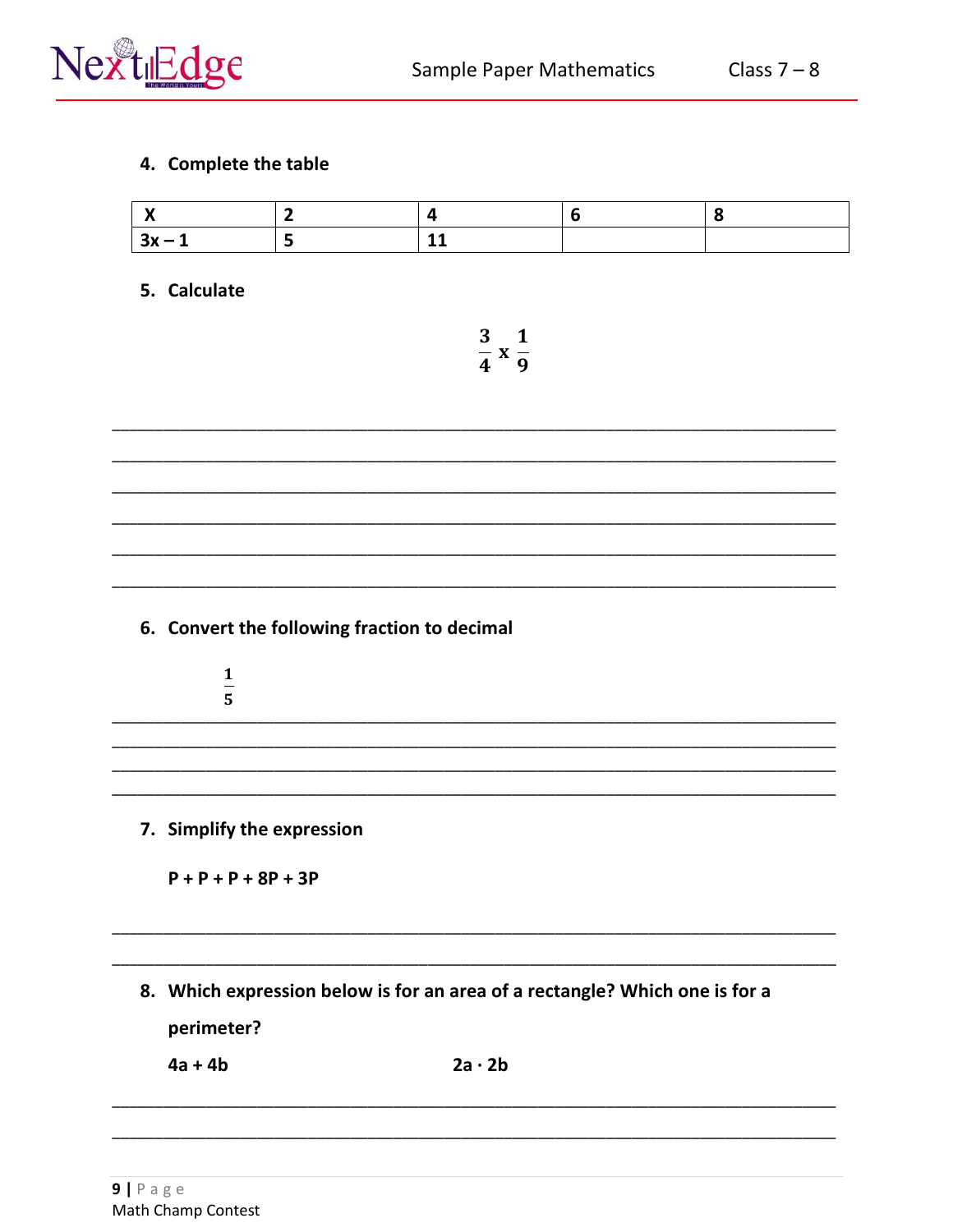



 $perimeter =$ 

10. Simplify an expression

 $12a^2 - 8a^2 - 3a^2$ 

### P.T.O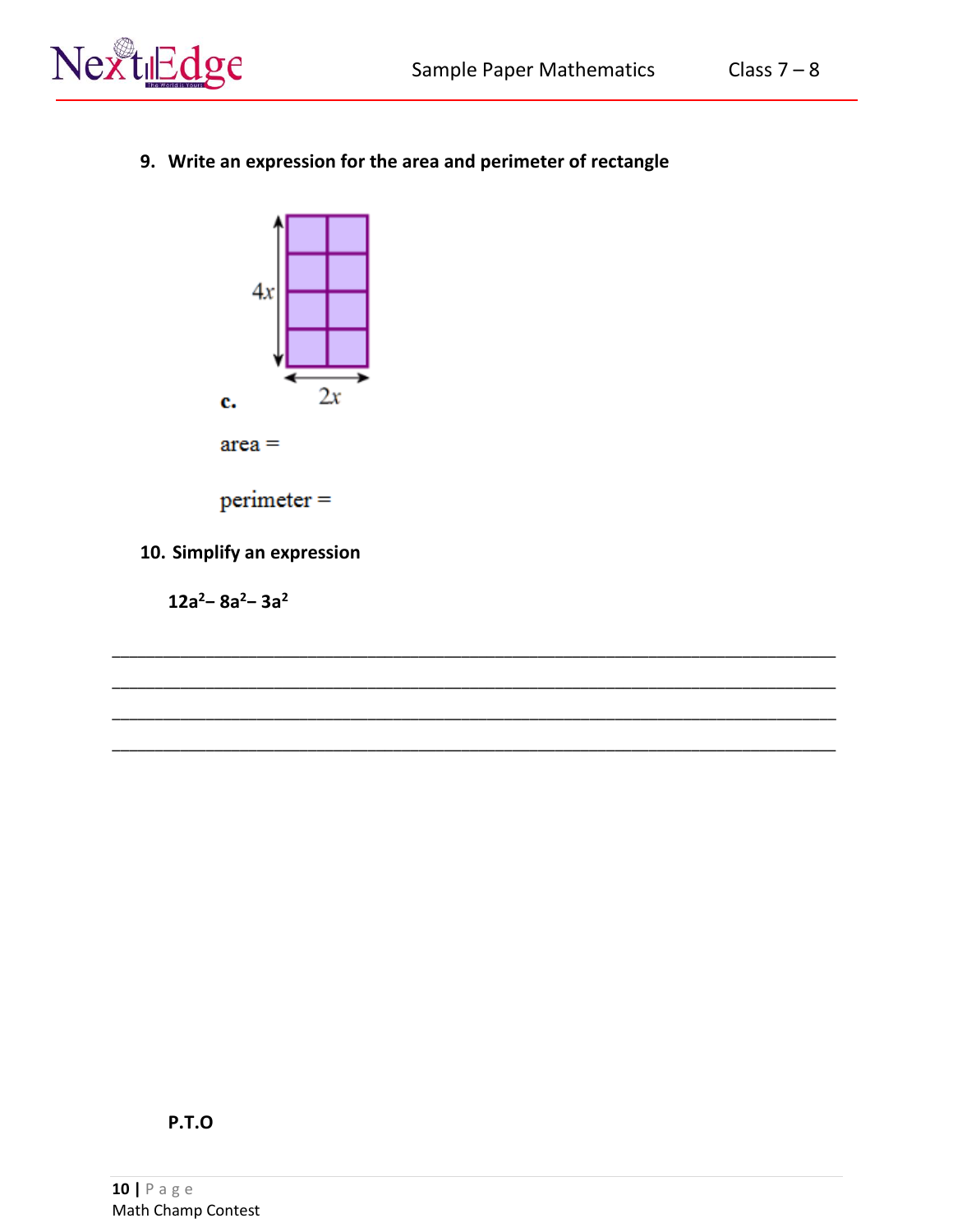

# **Section III**

Attempt the following questions. All questions carry equal marks.  $10 \times 4 = 40$ 

1. Here is a funny riddle. Solve the maths problems to uncover the answer.



2. Draw the fourth and fifth steps of the pattern and answer the questions.



How would you describe the growth of this pattern?

How many flowers will be there in step 7?

3. Simplify  $3x=-4+3+(-2)$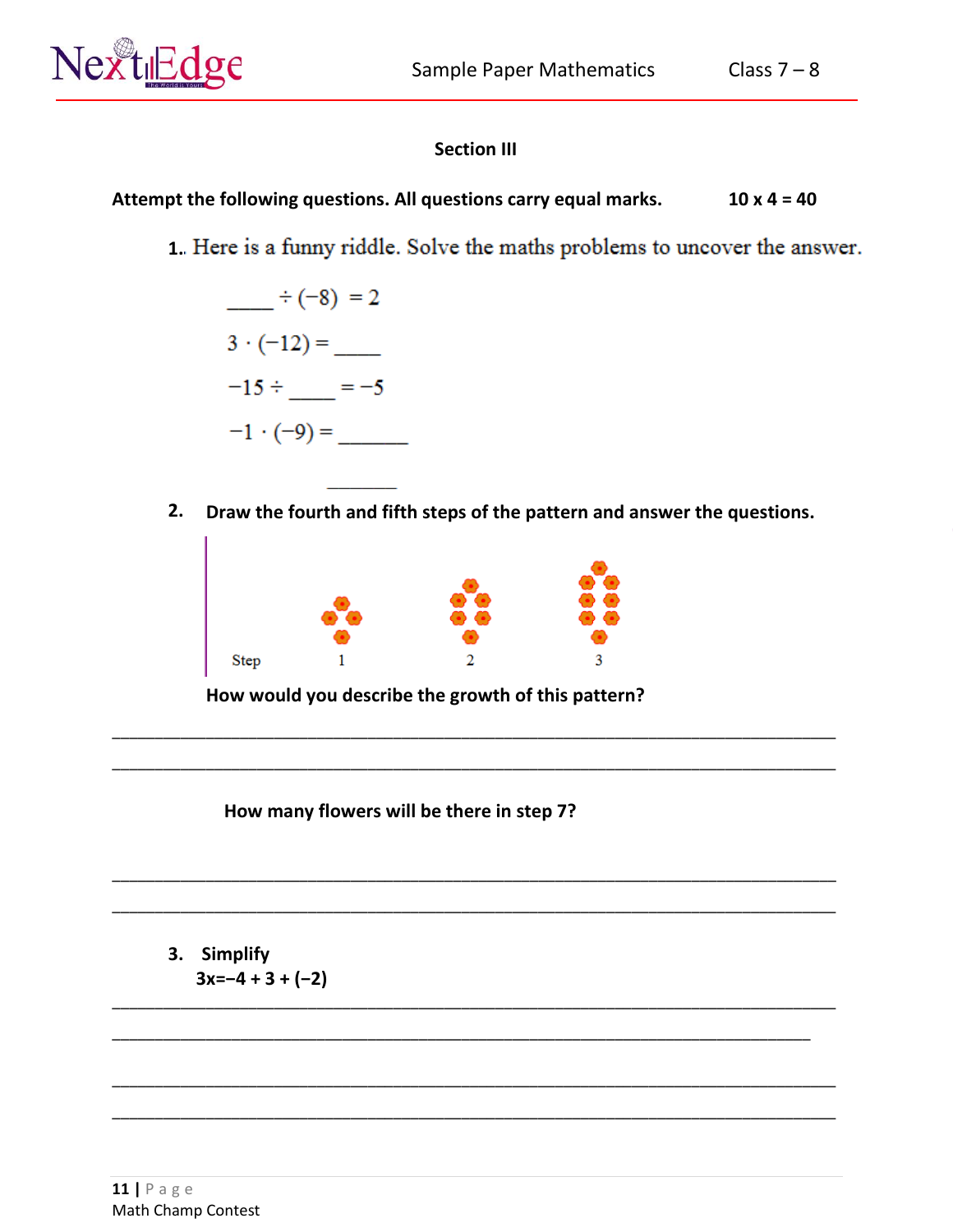

4. 
$$
10 \frac{1}{5} \div \left(-2 \frac{1}{3}\right)
$$
  
\n  
\n5. Find what is missing from the sums.  
\n  
\n**a.**  $8x + 2 +$  \_\_\_\_\_\_ =  $5x + 8$   
\n**b.**  $5b - 2 +$  \_\_\_\_\_\_ =  $2b + 7$   
\n**c.**  $-2z +$  \_\_\_\_\_\_ =  $1 - 5z$   
\n**d.**  $-4f + 3 +$  \_\_\_\_\_\_ =  $-f - 1$   
\n**6.**

Fill in the pyramid! Add each pair of terms<br>in neighbouring blocks and write its sum in the block above it.

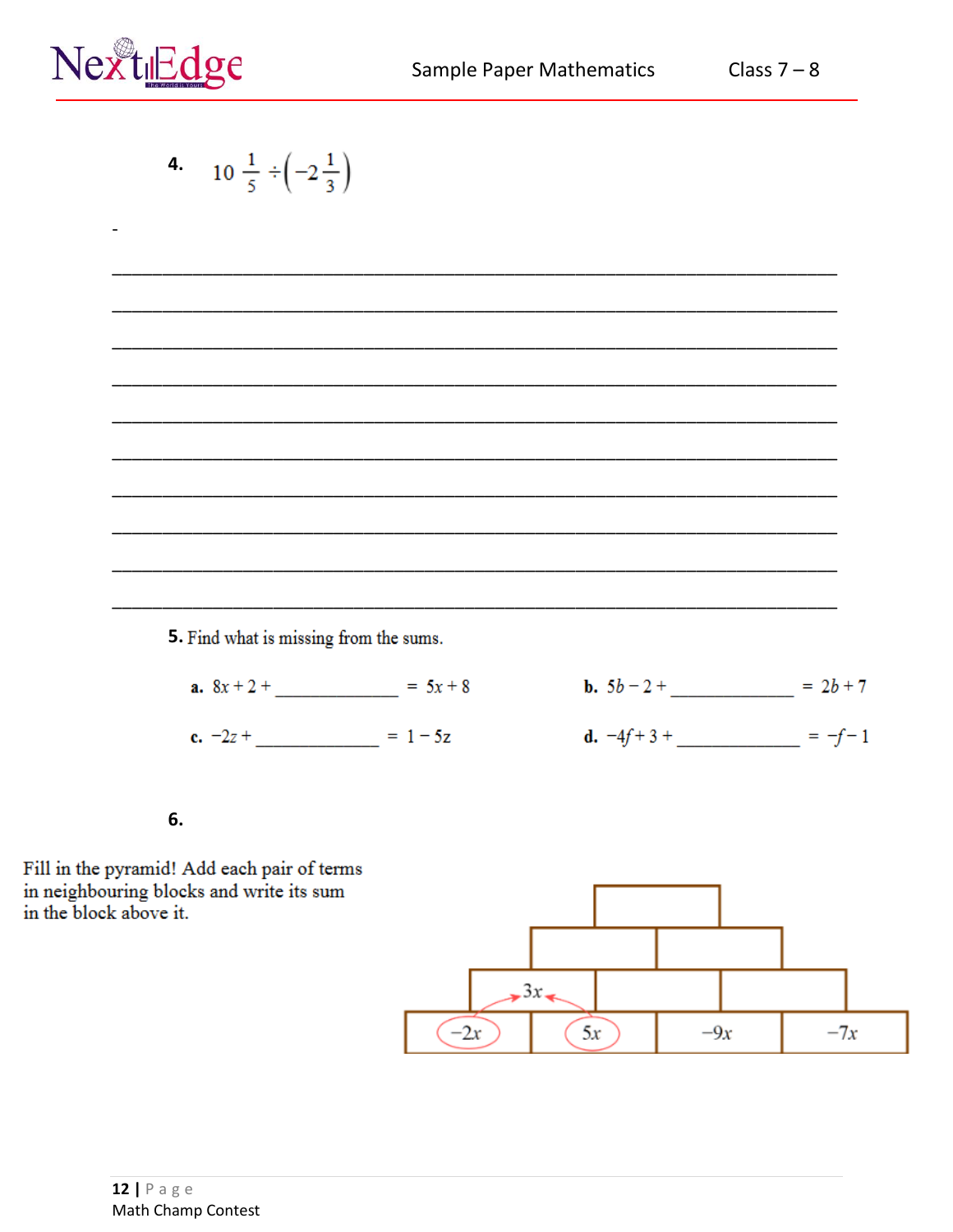

7. Find the mean

2, 5, 4, 3, 6, 7, 9, 8

8. Find the median. Find the mode.

2, 6, 15, 3, 1, 8, 7